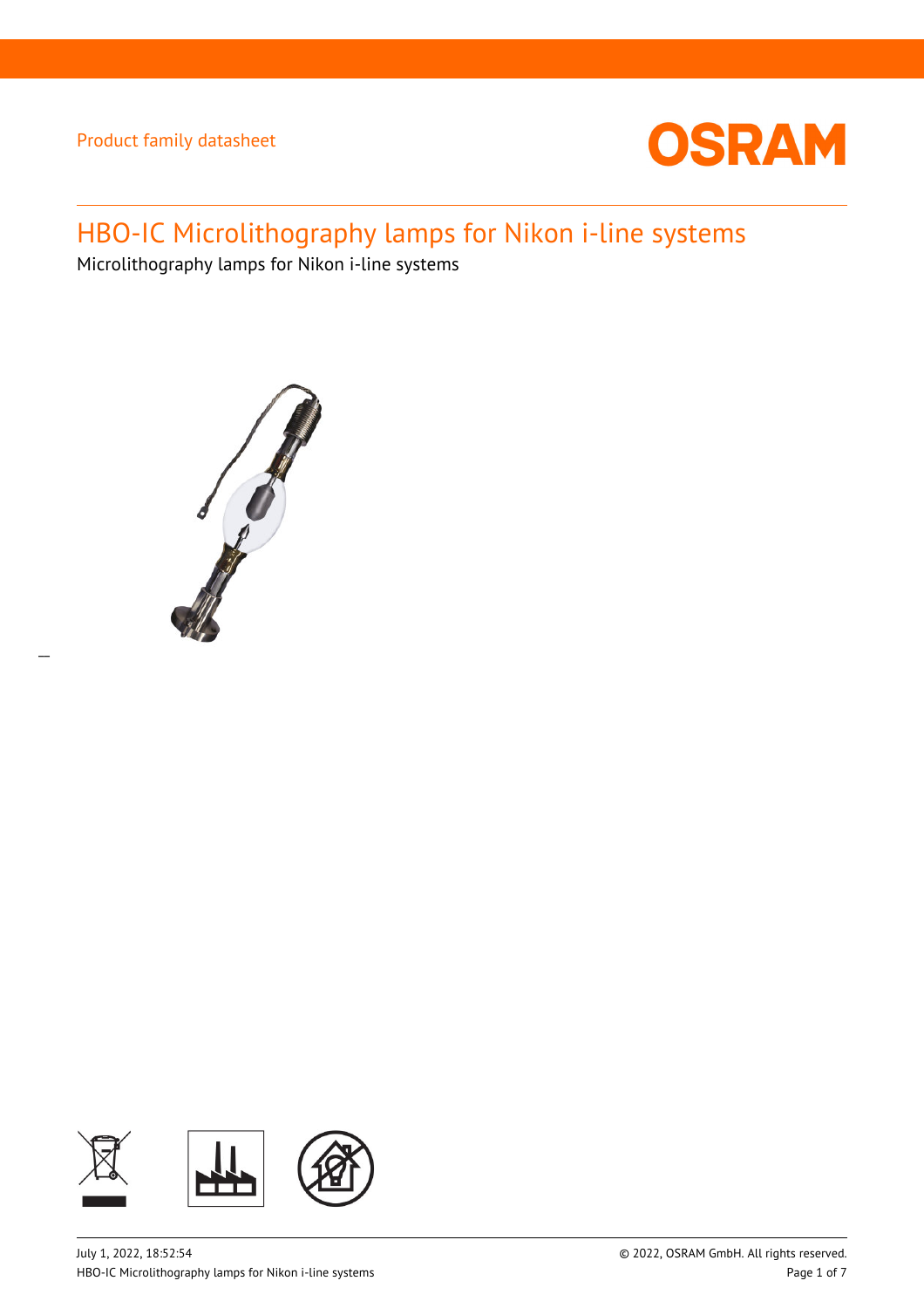### Technical data

|                               | <b>Electrical data</b>    |                           |                           |                  | Dimensions & weight       |                 |          |
|-------------------------------|---------------------------|---------------------------|---------------------------|------------------|---------------------------|-----------------|----------|
| <b>Product description</b>    | <b>Nominal</b><br>voltage | <b>Nominal</b><br>current | <b>Type of</b><br>current | Rated<br>wattage | <b>Nominal</b><br>wattage | <b>Diameter</b> | Length   |
| HBO 1000 W/NEL <sup>1)</sup>  | 47.0 V                    | 16 A                      | DC                        | 750.00 W         | 750.00<br>1000.00<br>W    | 28.0 mm         | 187.0 mm |
| HBO 1002 W/NEL <sup>1)</sup>  | 47.0 V                    | 16 A                      | DC                        | 750.00 W         | 750.00<br>1000.00<br>W    | 28.0 mm         | 187.0 mm |
| HBO 1002 W/NIL <sup>2)</sup>  | 27.1 V                    | 25.8 A                    | DC                        | 750.00 W         | 750.00<br>1000.00<br>W    | 29.0 mm         | 190.0 mm |
| HBO 2000 W/NIL                | 26.0 V                    | 67 A                      | DC                        | 1750.00 W        | 2000.00<br>W              | 55.0 mm         | 219.0 mm |
| HBO 2001 W/NIL 3)             | 26.0 V                    | 67 A                      | <b>DC</b>                 | 1750.00 W        | 2000.00<br>W              | 52.0 mm         | 251.0 mm |
| HBO 2001 W/NIEL               | 24.0 V                    | 72.90 A                   | DC                        | 2500.00 W        | 2000.00<br>W              | 55.0 mm         | 357.0 mm |
| <b>HBO 2002 W/NIL</b>         | 26.0 V                    | 67 A                      | DC                        | 1750.00 W        | 2000.00<br>W              | 999.0 mm        | 232.0 mm |
| HBO 2011 W/NIL                | 25 V                      | 80 A                      | DC                        | 2000.00 W        | 2000.00<br>W              | 55.0 mm         | 256.0 mm |
| HBO 2011 W/NILH <sup>4)</sup> | 24.0 V                    | 83 A                      | <b>DC</b>                 | 2000.00 W        | 2000.00<br>W              | 55.0 mm         | 234.0 mm |
| <b>HBO 2501 W/NIL</b>         | 23.0 V                    | 109 A                     | DC                        | 2500.00 W        | 2500.00<br>W              | 70.0 mm         | 357.0 mm |
| <b>HBO 2510 W/NIL</b>         | 23.0 V                    | 109 A                     | DC                        | 2500.00 W        | 2500.00<br>W              | 70.0 mm         | 357.0 mm |
| HBO 3500 W/NIL <sup>4)</sup>  | 27.0 V                    | 130.00 A                  | DC                        | 3500.00 W        | 3500.00<br>W              | 82.0 mm         | 382.0 mm |

|                              |                            |                                    |                    |                                                   | <b>Capabilities</b>     |
|------------------------------|----------------------------|------------------------------------|--------------------|---------------------------------------------------|-------------------------|
| <b>Product description</b>   | <b>Mountin</b><br>g length | Light<br>center<br>length<br>(LCL) | Electrode gap cold | Length with base<br>excl. base<br>pins/connection | <b>Burning position</b> |
| HBO 1000 W/NEL <sup>1)</sup> | 190.0<br>mm                | 84.5 mm $^{5)}$                    | $3.0$ mm           |                                                   | Other <sup>6)</sup>     |
| HBO 1002 W/NEL <sup>1)</sup> | 190.0<br>mm                | 78.5 mm $^{5)}$                    | $3.0$ mm           |                                                   | Other <sup>6)</sup>     |
| HBO 1002 W/NIL <sup>2)</sup> | 168.0<br>mm                |                                    | $3.0$ mm           |                                                   | Other <sup>6)</sup>     |
| <b>HBO 2000 W/NIL</b>        | 219.0<br>mm                |                                    | $4.5$ mm           |                                                   | Other $7)$              |
| HBO 2001 W/NIL 3)            | 251.0<br>mm                | 122.25 mm<br>5)                    | $4.5$ mm           | 219.00 mm                                         | Other $6$               |
| <b>HBO 2001 W/NIEL</b>       | 251.0<br>mm                | 112.0 mm<br>5)                     | $4.5$ mm           | 229.00 mm                                         | Other <sup>6)</sup>     |
| <b>HBO 2002 W/NIL</b>        | 254.0<br>mm                | 107.75 mm<br>5)                    | 4.5 mm             | 232.00 mm                                         | Other $7$               |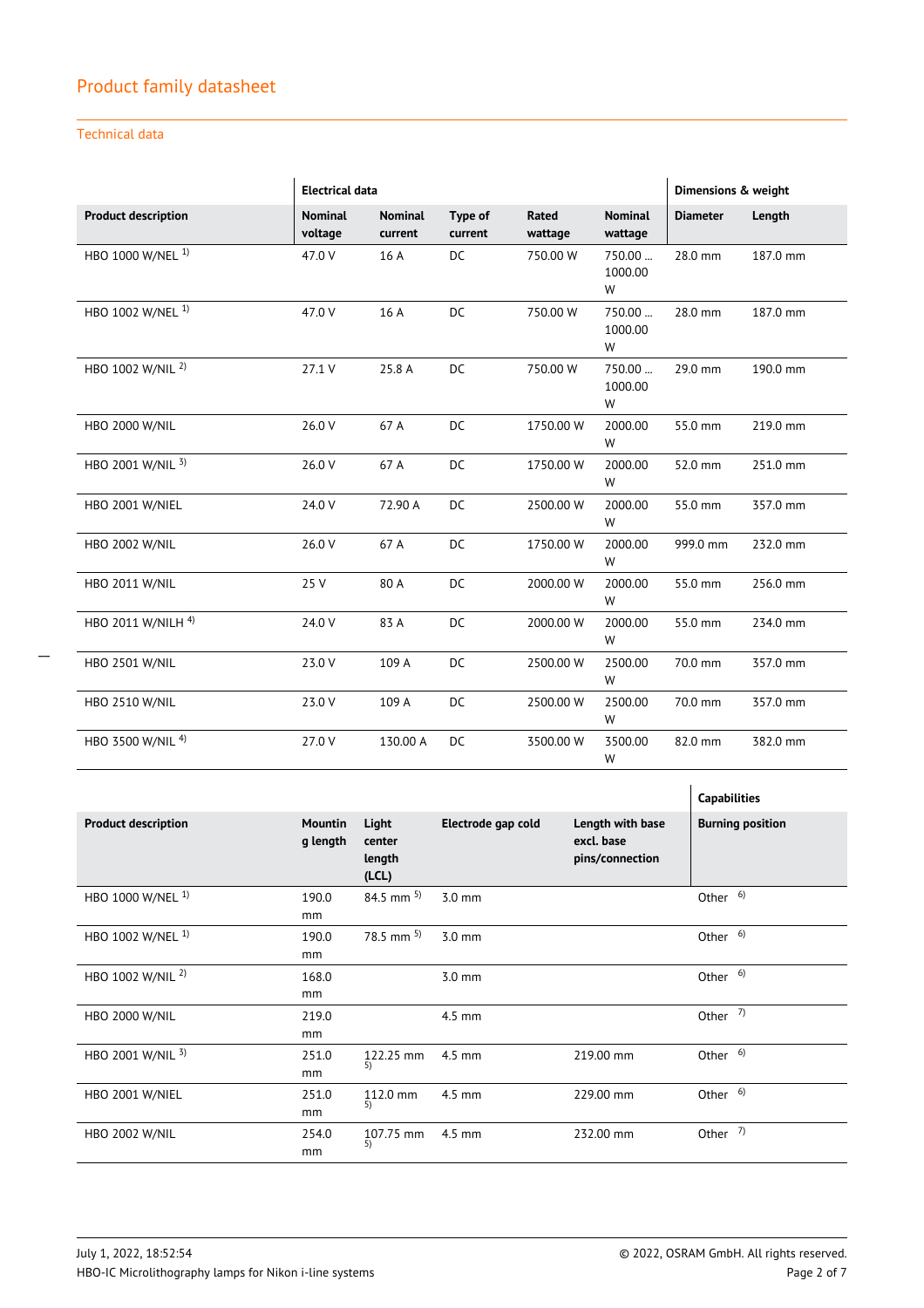|                               |                            |                                   |                    |                                                   | <b>Capabilities</b>     |
|-------------------------------|----------------------------|-----------------------------------|--------------------|---------------------------------------------------|-------------------------|
| <b>Product description</b>    | <b>Mountin</b><br>g length | Light<br>center<br>length<br>(CL) | Electrode gap cold | Length with base<br>excl. base<br>pins/connection | <b>Burning position</b> |
| <b>HBO 2011 W/NIL</b>         | 256.0<br><sub>mm</sub>     | 107.75 mm<br>5)                   | $4.5 \text{ mm}$   | 234.00 mm                                         | Other $7$               |
| HBO 2011 W/NILH <sup>4)</sup> | 256.0<br>mm                | 107.75 mm<br>5)                   | $4.5$ mm           | 234.00 mm                                         | Other $7$               |
| <b>HBO 2501 W/NIL</b>         | 367.0<br>mm                |                                   | $4.5$ mm           | 325.00 mm                                         | Other <sup>6)</sup>     |
| <b>HBO 2510 W/NIL</b>         |                            | 157.75 mm<br>5)                   | $4.5$ mm           | 325.00 mm                                         | Other $7$               |
| HBO 3500 W/NIL <sup>4)</sup>  |                            | 180.0 mm<br>5)                    | $5.5 \text{ mm}$   | 335.00 mm                                         | Other $7$               |

|                              |                      | <b>Environmental information</b><br>Information according Art. 33 of EU Regulation (EC) 1907/2006<br>(REACh) |                                                                      |                                      |
|------------------------------|----------------------|--------------------------------------------------------------------------------------------------------------|----------------------------------------------------------------------|--------------------------------------|
| <b>Product description</b>   | Cooling              | <b>Date of Declaration</b>                                                                                   | <b>Primary Article</b><br><b>Identifier</b>                          | <b>Candidate List</b><br>Substance 1 |
| HBO 1000 W/NEL <sup>1)</sup> |                      | 01-04-2022                                                                                                   | 4050300412603                                                        | Lead                                 |
| HBO 1002 W/NEL <sup>1)</sup> |                      | 01-04-2022                                                                                                   | 4050300412610                                                        | Lead                                 |
| HBO 1002 W/NIL <sup>2)</sup> |                      | 24-06-2022                                                                                                   | 40503004614271<br>4050300461403<br>4008321474032                     | Lead                                 |
| <b>HBO 2000 W/NIL</b>        |                      | 18-02-2022                                                                                                   | 4050300490212<br>4050300812007                                       | Lead                                 |
| HBO 2001 W/NIL 3)            |                      | $01 - 01 - 2022$                                                                                             | 4050300461489                                                        | Lead                                 |
| HBO 2001 W/NIEL              | Forced <sup>9)</sup> | 19-03-2022                                                                                                   | 40083215335481<br>4008321806031 l<br>40528992600091<br>4008321630940 | Lead                                 |
| <b>HBO 2002 W/NIL</b>        |                      | 01-04-2022                                                                                                   | 4050300772714<br>4050300772721                                       | Lead                                 |
| <b>HBO 2011 W/NIL</b>        | Forced <sup>9)</sup> | 24-06-2022                                                                                                   | 4050300652641  <br>4050300947556                                     | Lead                                 |
| HBO 2011 W/NILH 4)           |                      | 01-01-2022                                                                                                   | 4050300991665<br>4050300991658                                       | Lead                                 |
| <b>HBO 2501 W/NIL</b>        |                      | 04-03-2022                                                                                                   | 4050300947297  <br>4050300628288                                     | Lead                                 |
| <b>HBO 2510 W/NIL</b>        | Forced <sup>9)</sup> | 04-03-2022                                                                                                   | 40503009474331<br>4050300628400                                      | Lead                                 |
| HBO 3500 W/NIL <sup>4)</sup> | Forced <sup>9)</sup> | 01-04-2022                                                                                                   | 4050300660769  <br>4008321786852                                     | Lead                                 |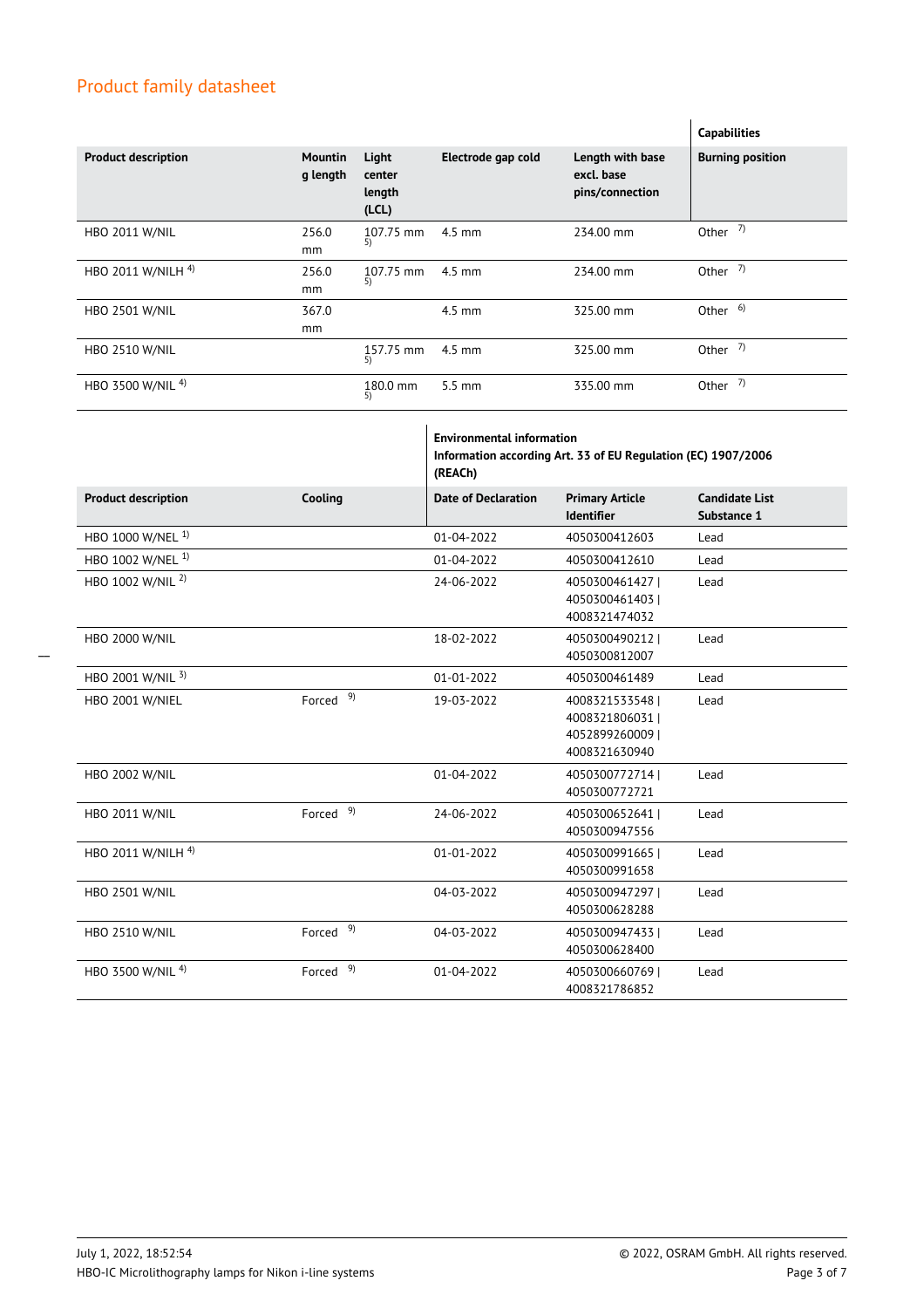$\overline{a}$ 

|                              |                                  |                                                                                                                   |                                                                                                  | <b>Additional product</b><br>data           |
|------------------------------|----------------------------------|-------------------------------------------------------------------------------------------------------------------|--------------------------------------------------------------------------------------------------|---------------------------------------------|
| <b>Product description</b>   | <b>CAS No. of substance</b><br>1 | <b>Safe Use Instruction</b>                                                                                       | <b>Declaration No. in</b><br><b>SCIP database</b>                                                | <b>Base anode (standard</b><br>designation) |
| HBO 1000 W/NEL <sup>1)</sup> | 7439-92-1                        | The identification of<br>the Candidate List<br>substance is<br>sufficient to allow<br>safe use of the<br>article. | B7AAD6B7-239D-<br>4797-A805-<br>AE6751A3F976                                                     |                                             |
| HBO 1002 W/NEL <sup>1)</sup> | 7439-92-1                        | The identification of<br>the Candidate List<br>substance is<br>sufficient to allow<br>safe use of the<br>article. | 1F2E946D-9C55-<br>4867-9F0D-<br>F02313A6C9B4                                                     |                                             |
| HBO 1002 W/NIL <sup>2)</sup> | 7439-92-1                        | The identification of<br>the Candidate List<br>substance is<br>sufficient to allow<br>safe use of the<br>article. | a26110e2-bfaa-414e-<br>a23a-66ef049262ec  <br>6B6A843C-4C31-<br>4245-A669-<br>C55C9F941FC5       |                                             |
| <b>HBO 2000 W/NIL</b>        | 7439-92-1                        | The identification of<br>the Candidate List<br>substance is<br>sufficient to allow<br>safe use of the<br>article. | 872BEA5E-E36D-<br>4D20-8070-<br>C712FA71AC1A  <br>52221302-1626-<br>4f9b-9c7d-<br>2853312df798   |                                             |
| HBO 2001 W/NIL 3)            | 7439-92-1                        | The identification of<br>the Candidate List<br>substance is<br>sufficient to allow<br>safe use of the<br>article. | 51d17212-f48f-4e56-<br>91b0-487db4ddc57b                                                         |                                             |
| <b>HBO 2001 W/NIEL</b>       | 7439-92-1                        | The identification of<br>the Candidate List<br>substance is<br>sufficient to allow<br>safe use of the<br>article. | DB627DC8-A5FE-<br>4D15-9B8A-<br>493C195A8339    <br>d6de528a-2e23-<br>4e10-8990-<br>7757e3521ff6 | SFc27-10/35                                 |
| <b>HBO 2002 W/NIL</b>        | 7439-92-1                        | The identification of<br>the Candidate List<br>substance is<br>sufficient to allow<br>safe use of the<br>article. | D33A557F-F498-<br>403D-81A3-<br>7361AB714E29  <br>dafe614e-50f7-4bbb-<br>a24f-2dddcc546c20       |                                             |
| HBO 2011 W/NIL               | 7439-92-1                        | The identification of<br>the Candidate List<br>substance is<br>sufficient to allow<br>safe use of the<br>article. | 5efb91be-af08-429e-<br>aaec-b47e173fcb09  <br>157b0c08-4c81-<br>445d-8e68-<br>87463e9cc30e       | SFc27-7/35 10)                              |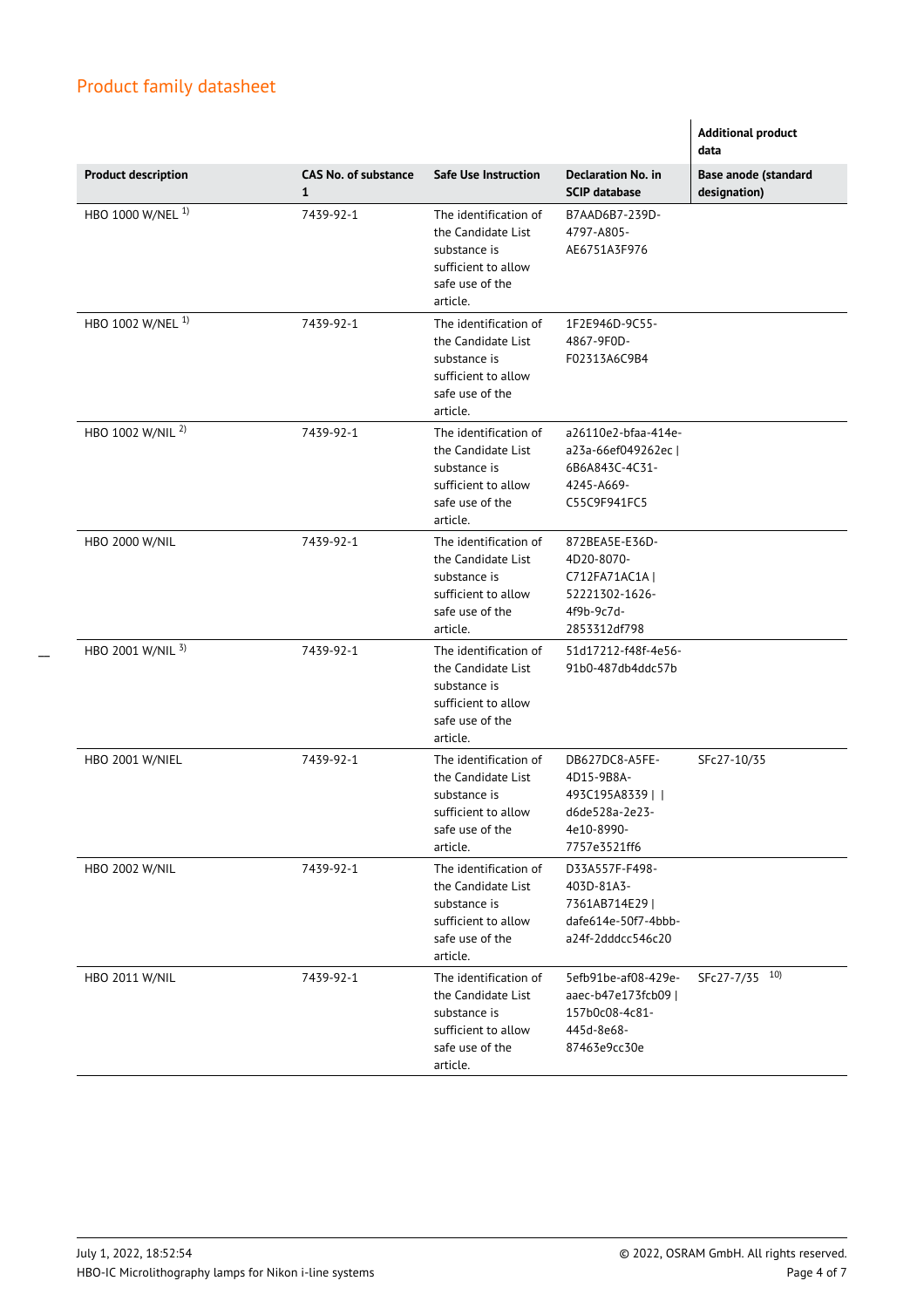|                               |                                      |                                                                                                                   |                                                                                                | <b>Additional product</b><br>data    |
|-------------------------------|--------------------------------------|-------------------------------------------------------------------------------------------------------------------|------------------------------------------------------------------------------------------------|--------------------------------------|
| <b>Product description</b>    | CAS No. of substance<br>$\mathbf{1}$ | <b>Safe Use Instruction</b>                                                                                       | <b>Declaration No. in</b><br><b>SCIP</b> database                                              | Base anode (standard<br>designation) |
| HBO 2011 W/NILH <sup>4)</sup> | 7439-92-1                            | The identification of<br>the Candidate List<br>substance is<br>sufficient to allow<br>safe use of the<br>article. | 61f82125-dd19-<br>4a18-bcd9-<br>b6d55245163al<br>a1a066c2-cfdc-4227-<br>8c5c-832a0146d005      |                                      |
| <b>HBO 2501 W/NIL</b>         | 7439-92-1                            | The identification of<br>the Candidate List<br>substance is<br>sufficient to allow<br>safe use of the<br>article. | faa2dfd8-6274-4952-<br>b7d7-bd1fda2095b5  <br>acad9a73-72da-<br>4647-89c2-<br>6332ec6c3c88     |                                      |
| <b>HBO 2510 W/NIL</b>         | 7439-92-1                            | The identification of<br>the Candidate List<br>substance is<br>sufficient to allow<br>safe use of the<br>article. | df583275-90c5-<br>465a-a872-<br>03833323bf4a  <br>ff6ff5ad-e173-4d6b-<br>9e5c-d3c870774670     | 10)<br>SFc33.5-12/50                 |
| HBO 3500 W/NIL <sup>4)</sup>  | 7439-92-1                            | The identification of<br>the Candidate List<br>substance is<br>sufficient to allow<br>safe use of the<br>article. | 5df92030-3a5e-<br>4864-84bf-<br>e882635c629e  <br>9A5773FE-12CE-<br>4705-8EC8-<br>420BE627D42F | 11)<br>SFc33.5-16/50                 |

| <b>Product description</b>    | <b>Base cathode</b><br>(standard<br>designation) |
|-------------------------------|--------------------------------------------------|
| HBO 1000 W/NEL <sup>1)</sup>  |                                                  |
| HBO 1002 W/NEL <sup>1)</sup>  |                                                  |
| HBO 1002 W/NIL <sup>2)</sup>  |                                                  |
| <b>HBO 2000 W/NIL</b>         |                                                  |
| HBO 2001 W/NIL 3)             |                                                  |
| HBO 2001 W/NIEL               | SFc27-7/35 <sup>8)</sup>                         |
| <b>HBO 2002 W/NIL</b>         |                                                  |
| <b>HBO 2011 W/NIL</b>         | SFc27-12x1.5/35                                  |
| HBO 2011 W/NILH <sup>4)</sup> |                                                  |
| <b>HBO 2501 W/NIL</b>         |                                                  |
| <b>HBO 2510 W/NIL</b>         | SFc33.5-14/50                                    |
| HBO 3500 W/NIL <sup>4)</sup>  | 8)<br>SFa33.5-12/50                              |

 $1)$  Lamp suitable for pulsed operation between 700...1000 W/Maximum permissible power 750 W for constant power operation

2) Lamp suitable for pulsed operation between 700…1000 W

3) Also available as Super Longlife version with 2,250 h lifespan: HBO 2001 W/NIEL (4050300538211)

<sup>4</sup>) Lamp contains overpressure even in cold status - additional safety regulations, supplied with the lamps, have to be fulfilled. Please read Technical bulletin DO-SEM TB 004 carefully

5) Distance from end of base to tip of anode or cathode (cold)

6) Anode underneath

7) Anode on top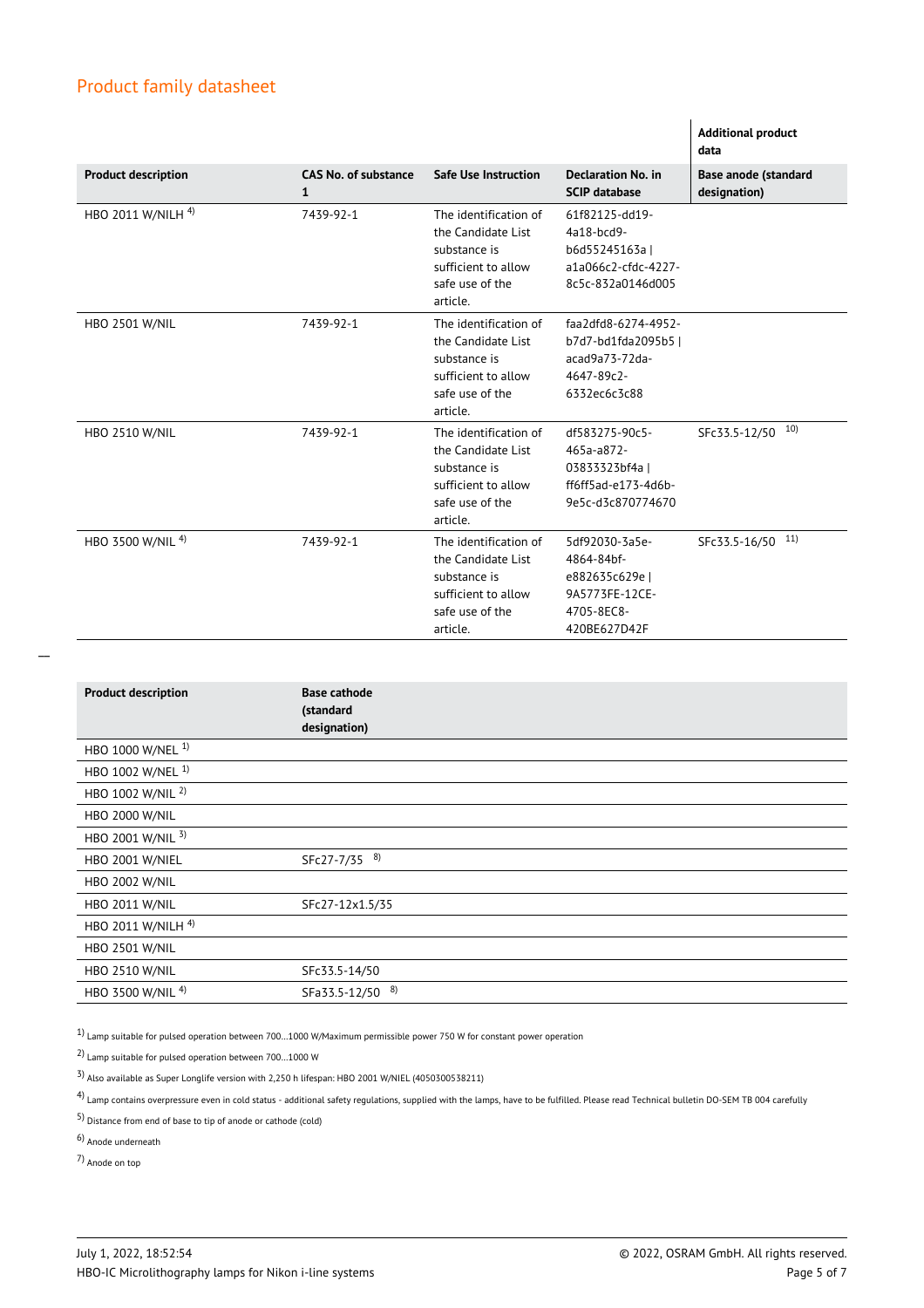8) With cable connection (M8)

9) Maximum permissible base temperature: 200 °C

10) With cable connection (M 8)

11) With thread (M 16)

 $\overline{a}$